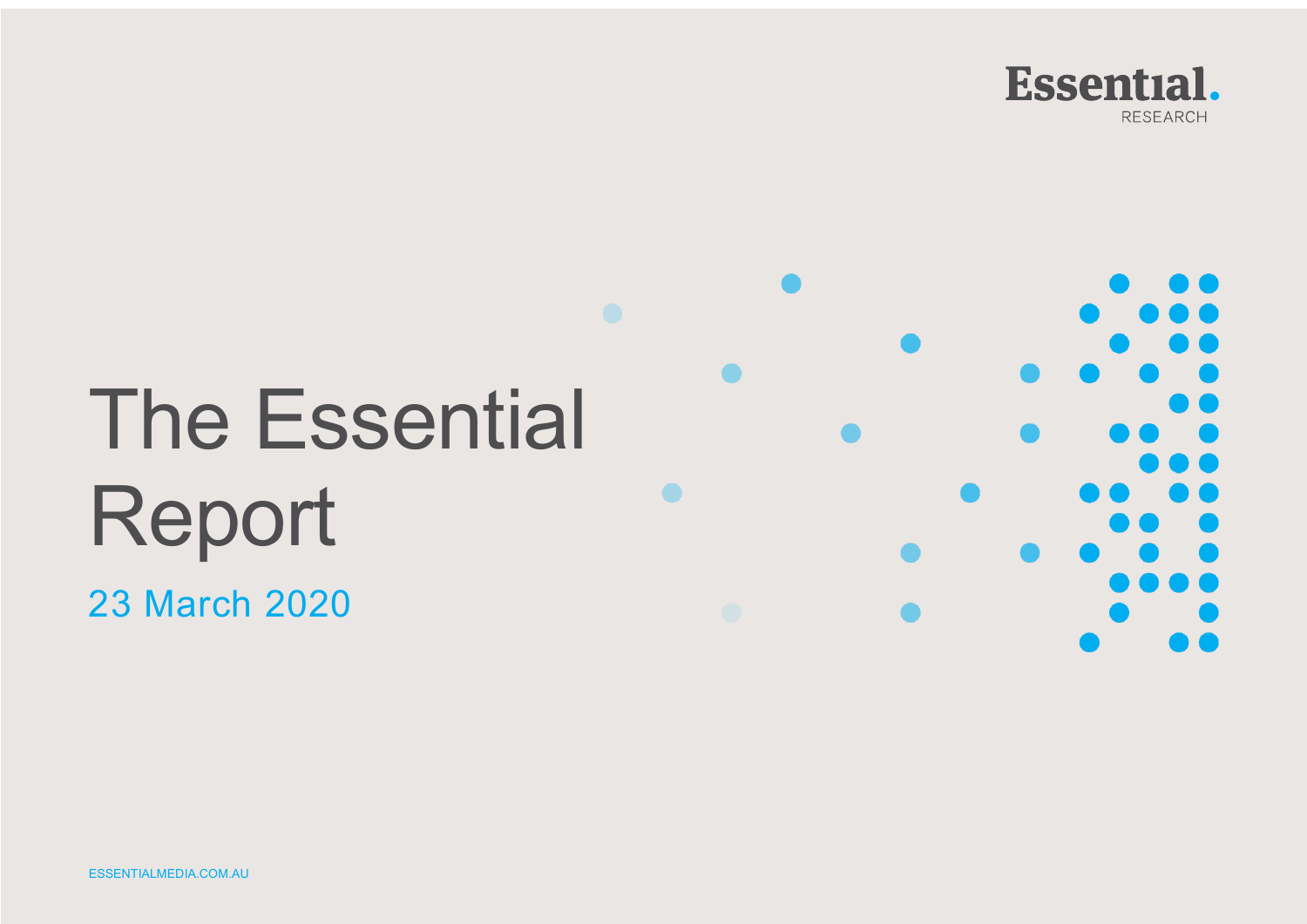### **The Essential Report**



## **AMSRS**

Our researchers are members of the Australian Market and Social Research Society.



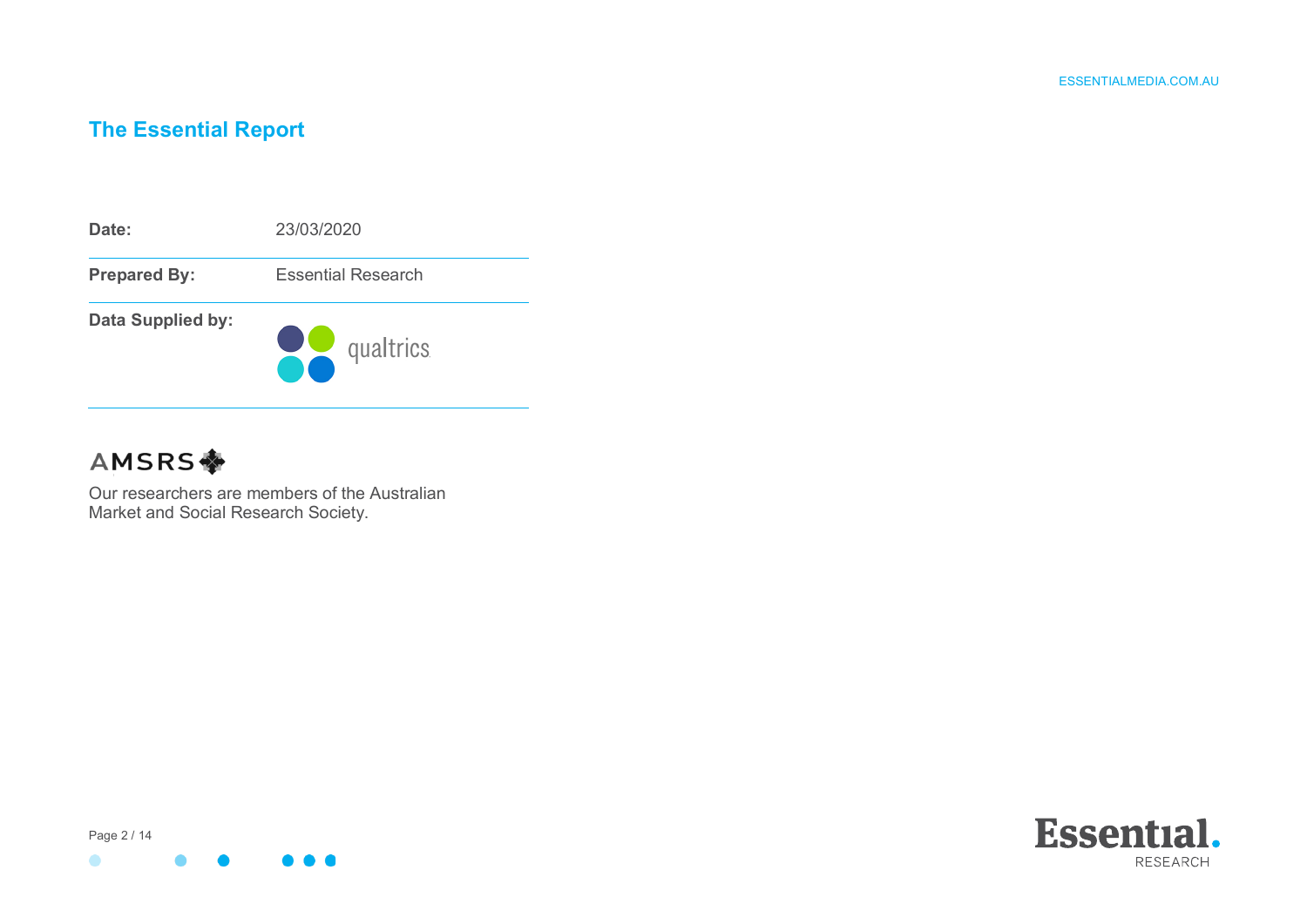#### **About this poll**

This report summarises the results of a fortnightly omnibus conducted by Essential Research with data provided by Qualtrics. The survey was conducted online from 19<sup>th</sup> March 2020 to 22<sup>nd</sup> March 2020 and is based on 1,034 respondents.

The methodology used to carry out this research is described in the appendix at the end of the report.

Note that due to rounding, not all tables necessarily total 100% and subtotals may also vary.



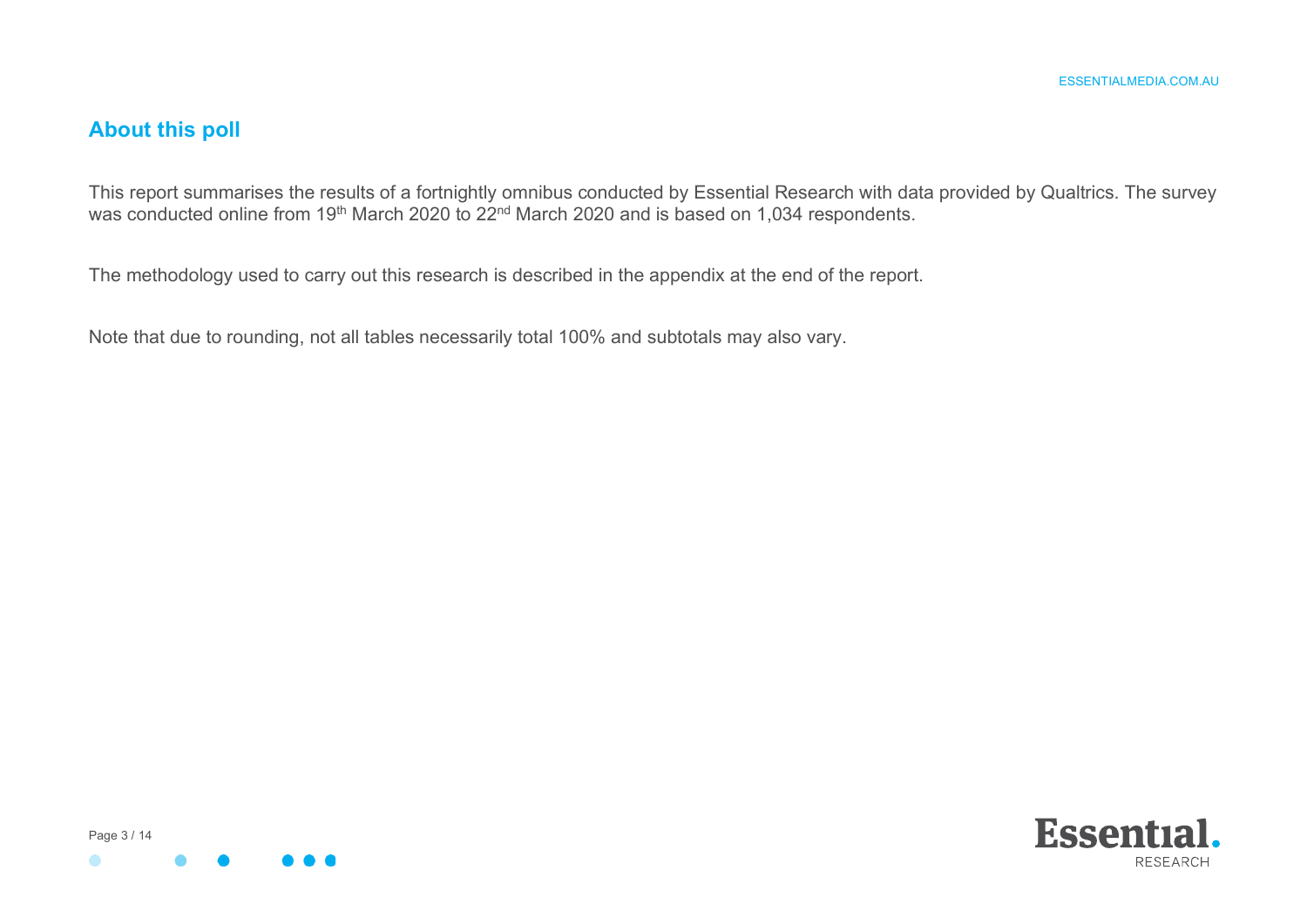#### **Coronavirus concerns**

Q To what extent are you concerned about the threat of the Coronavirus in Australia?

|                      | 22/03 | 09/03      | 10/02 |
|----------------------|-------|------------|-------|
| Very concerned       | 39%   | 27%        | 25%   |
| Quite concerned      | 43%   | 36%        | 43%   |
| Not that concerned   | 14%   | <b>28%</b> | 26%   |
| Not at all concerned | 4%    | 9%         | 6%    |
| Base (n)             | 1.034 | 1.096      | 1.057 |

|                      |       |           | Age group |       | <b>Location</b> |             |  |
|----------------------|-------|-----------|-----------|-------|-----------------|-------------|--|
|                      | Total | $18 - 34$ | 35-54     | $55+$ | <b>Capital</b>  | Non-Capital |  |
| Very concerned       | 39%   | 36%       | 39%       | 41%   | 40%             | 36%         |  |
| Quite concerned      | 43%   | 43%       | 44%       | 43%   | 43%             | 45%         |  |
| Not that concerned   | 14%   | 18%       | 12%       | 12%   | 13%             | 26%         |  |
| Not at all concerned | 4%    | 4%        | 5%        | 4%    | 5%              | 3%          |  |
| Base (n)             | 1.034 | 342       | 327       | 365   | 703             | 331         |  |

- Concern about the threat of the Covid-19 virus has increased this week as the impact of the outbreak affects more of the country. 39% are now very concerned by the threat (up from 27% at the start of the month), while 43% say they are quite concerned (up from 36%).
- Concern is highest among over 55 year olds (41% very concerned) and those in capital cities (40% concerned)

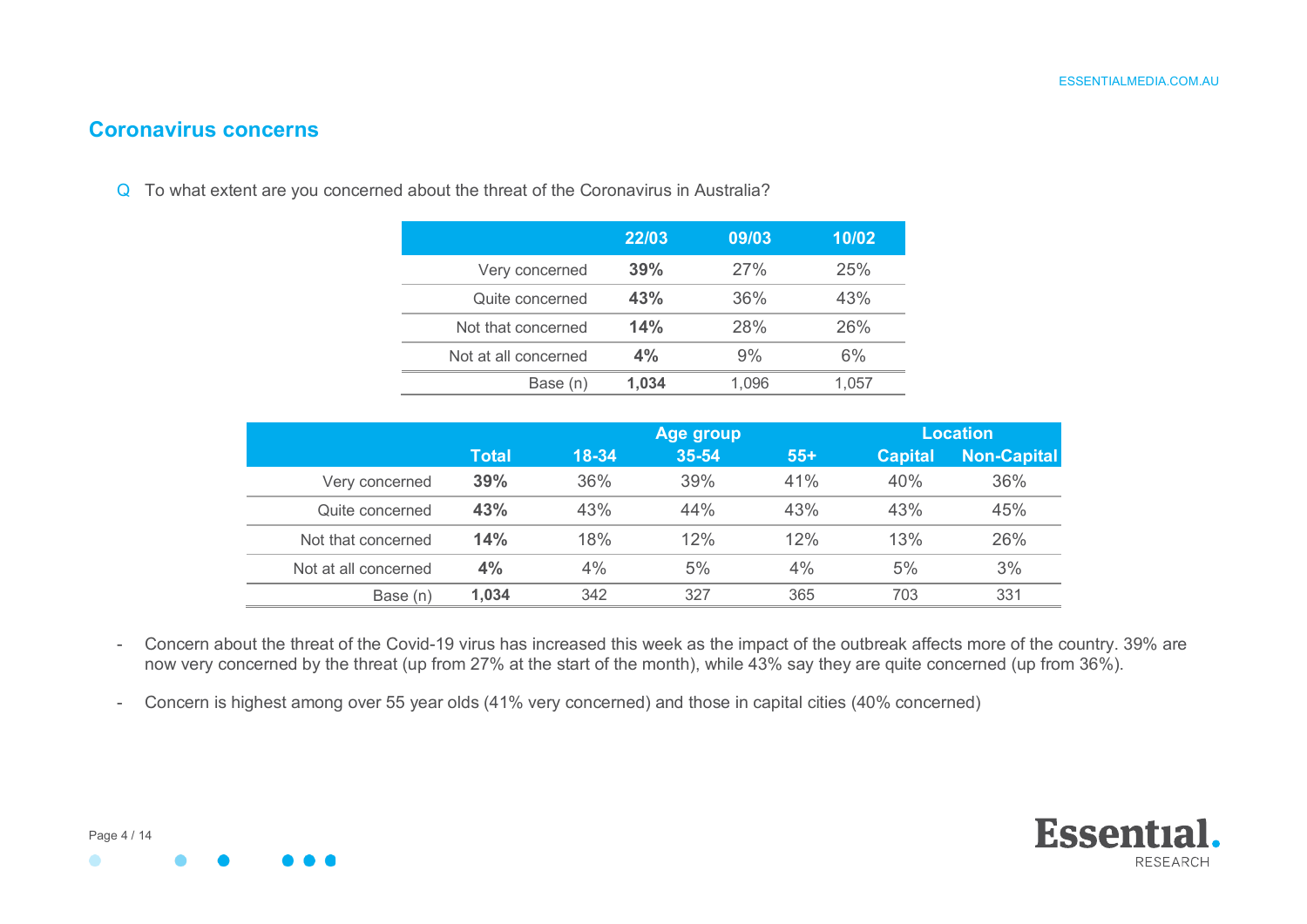#### **Likelihood of developing Coronavirus**

Q How likely do you think it is, that you will develop Covid-19?

|                   | 22/03 | 09/03 |
|-------------------|-------|-------|
| Very likely       | 8%    | 7%    |
| Somewhat likely   | 34%   | 24%   |
| Somewhat unlikely | 45%   | 43%   |
| Very unlikely     | 13%   | 26%   |
| Base (n)          | 1,034 | 1.096 |

|                   |              |       | Age group |       | <b>Location</b> |             |  |
|-------------------|--------------|-------|-----------|-------|-----------------|-------------|--|
|                   | <b>Total</b> | 18-34 | 35-54     | $55+$ | <b>Capital</b>  | Non-Capital |  |
| Very likely       | 8%           | 10%   | 8%        | 5%    | 9%              | 5%          |  |
| Somewhat likely   | 34%          | 35%   | 36%       | 32%   | 34%             | 35%         |  |
| Somewhat unlikely | 45%          | 43%   | 43%       | 49%   | 43%             | 49%         |  |
| Very unlikely     | 13%          | 12%   | 13%       | 14%   | 14%             | 11%         |  |
| Base (n)          | 1,034        | 342   | 327       | 365   | 703             | 331         |  |

- There has been an increase in the likelihood of developing Covid-19 during the last fortnight. 42% now say it is somewhat or very likely that they will develop Covid-19 (up from 31%).
- Younger people (aged 18-34, 10% very likely to develop Covid-19) and those living in capital cities (9%) are more likely to expect to develop the virus than older people (55+) and those living in regional areas.

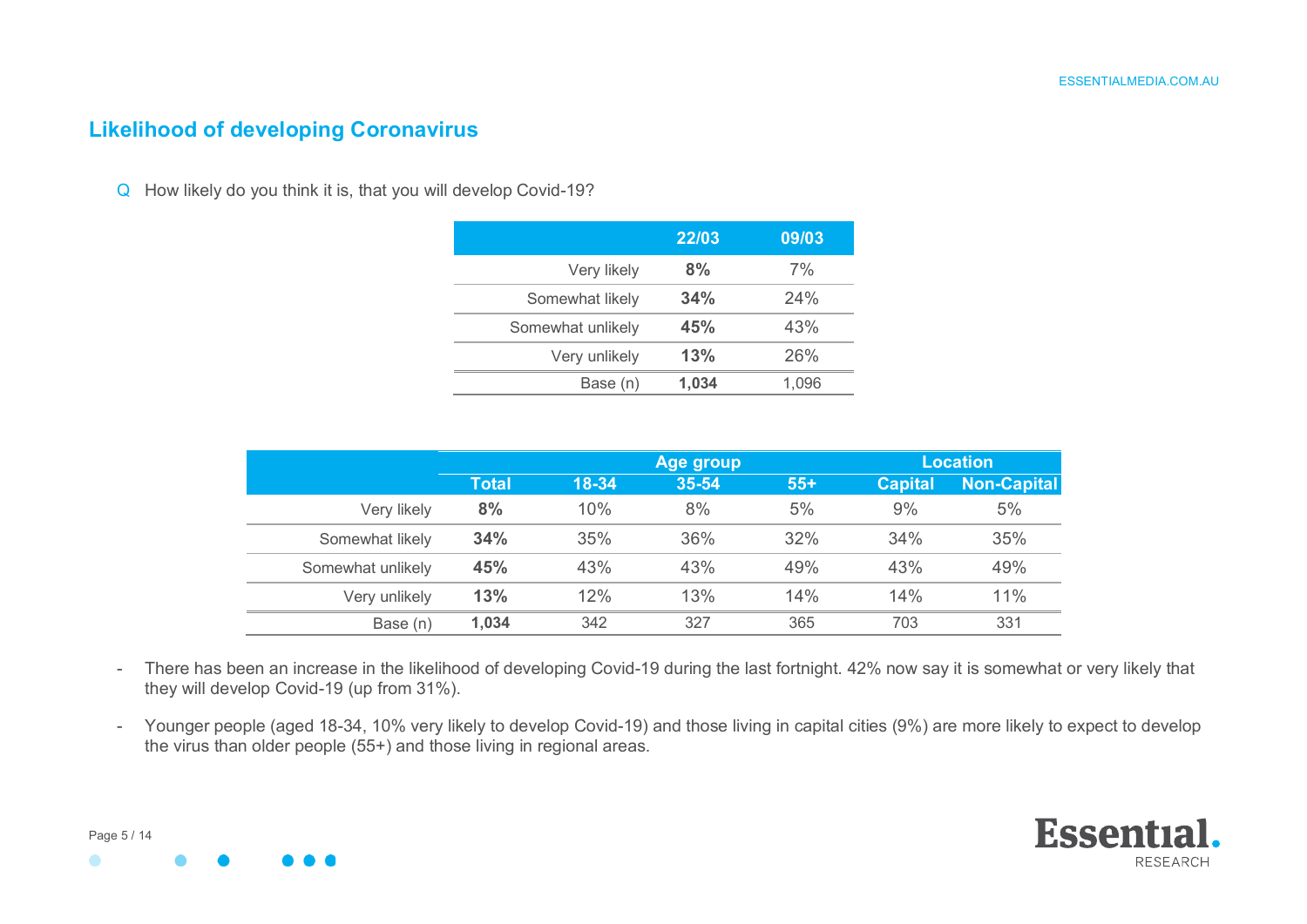#### **Reaction to Covid-19**

Q Which of the following is closer to your personal views of the Covid-19 outbreak?

|                                                              |              |             | <b>Gender</b> |       | <b>Age Group</b> |       | <b>Location</b> |                    |
|--------------------------------------------------------------|--------------|-------------|---------------|-------|------------------|-------|-----------------|--------------------|
|                                                              | <b>Total</b> | <b>Male</b> | <b>Female</b> | 18-34 | 35-54            | $55+$ | <b>Capital</b>  | <b>Non-Capital</b> |
| There has been an over-reaction<br>to the threat of Covid-19 | 33%          | 36%         | 30%           | 39%   | 37%              | 23%   | 34%             | 30%                |
| The response to the threat of<br>Covid-19 is about right     | 39%          | 40%         | 39%           | 40%   | 33%              | 44%   | 39%             | 39%                |
| The threat of Covid-19 has<br>been under-estimated           | 28%          | 24%         | 32%           | 21%   | 30%              | 33%   | 27%             | 31%                |
| Base (n)                                                     | 1,096        | 519         | 515           | 342   | 327              | 365   | 703             | 331                |

- A third of people believe there has been an over-reaction to the threat of Covid-19. Men (36%) and those aged 18-34 (39%) are more likely to think there has been an over-reaction than women (30%) and those aged 55+ (23%).
- 39% think the reaction has been proportionate to the threat and 28% believe the threat has been under-estimated.
- Those who think there has been an over-reaction are less concerned about the threat of Covid-19 (69% very/somewhat concerned, compared to 92% who think the threat has been under-estimated) and think they are less likely to contract the virus (38% to 49% very/somewhat likely to catch Covid-19).

-

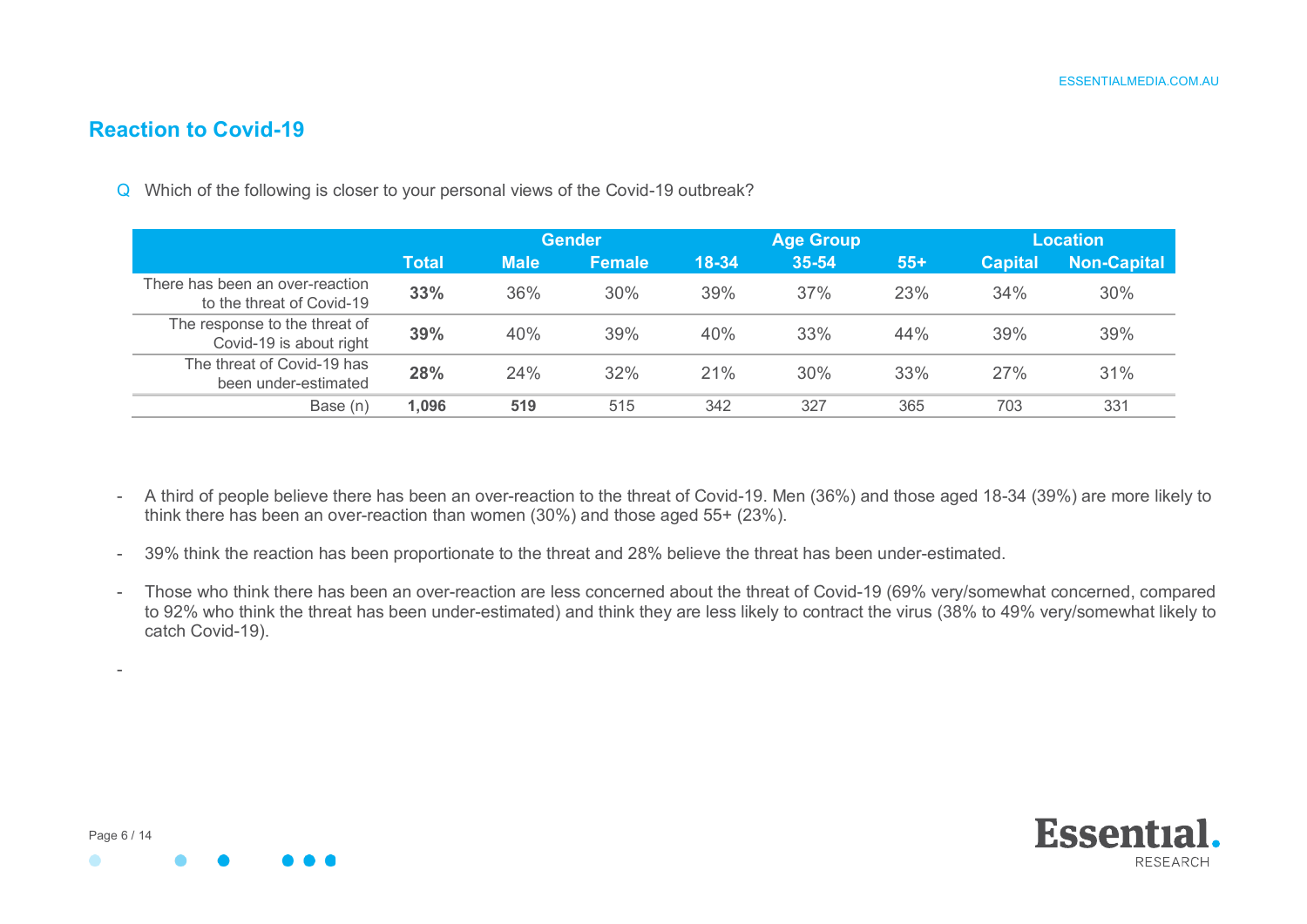#### **Government response to Covid-19**

Q Overall, how would you rate the Government's response to the Covid-19 outbreak?

|                        |              | <b>Gender</b> |               |       | <b>Age Group</b> |       | <b>Location</b> |                    |  |
|------------------------|--------------|---------------|---------------|-------|------------------|-------|-----------------|--------------------|--|
|                        | <b>Total</b> | <b>Male</b>   | <b>Female</b> | 18-34 | 35-54            | $55+$ | <b>Capital</b>  | <b>Non-Capital</b> |  |
| Very poor              | 9%           | 11%           | 7%            | 10%   | 11%              | 6%    | 10%             | 8%                 |  |
| Quite poor             | 20%          | 19%           | 21%           | 28%   | 20%              | 14%   | 23%             | 15%                |  |
| Neither good, nor poor | 26%          | 26%           | 26%           | 30%   | 31%              | 18%   | 25%             | 27%                |  |
| Quite good             | 33%          | 32%           | 34%           | 25%   | 28%              | 44%   | 31%             | 36%                |  |
| Very good              | 12%          | 11%           | 12%           | 7%    | 10%              | 17%   | 11%             | 13%                |  |
| NET: Poor              | 29%          | 30%           | 29%           | 38%   | 31%              | 20%   | 32%             | 24%                |  |
| NET: Good              | 45%          | 44%           | 46%           | 33%   | 38%              | 62%   | 43%             | 49%                |  |
| Base (n)               | 1,034        | 519           | 515           | 342   | 365              | 324   | 703             | 331                |  |

- 45% of people rate the performance of the government to the threat has been quite or very good. Those aged over 55 are more likely to rate the performance as good (62%).

- Those aged 18-34 were most likely to rate the performance as poor (very/quite poor, 38%).
- Those who think the threat of Covid-19 has been under-estimated have a low rating of government performance (46% very/quite poor).

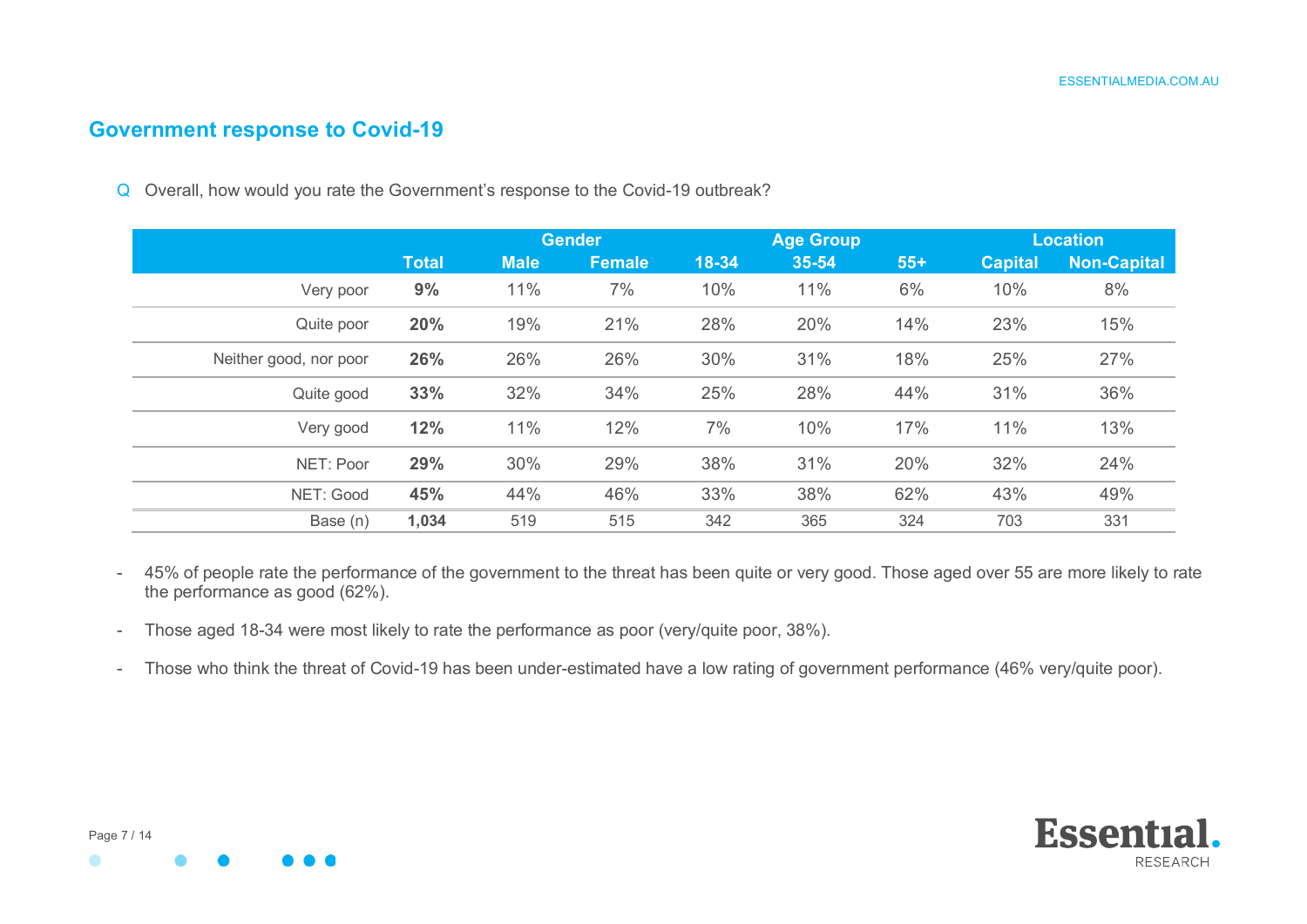#### **Information about Covid-19**

Q To what extent do you agree or disagree with the following statements about the information you've received about the Covid-19 outbreak?

|                                                                                                      |     | <b>NET: Agree NET: Disagree</b> | Strongly<br>agree | agree | <b>Somewhat Neither agree</b><br>nor disagree | <b>Somewhat</b><br>disagree | Strongly<br>disagree |
|------------------------------------------------------------------------------------------------------|-----|---------------------------------|-------------------|-------|-----------------------------------------------|-----------------------------|----------------------|
| I feel informed about the situation<br>and the impact on me and my family                            | 64% | 14%                             | 18%               | 46%   | 22%                                           | 9%                          | 5%                   |
| I trust the Government to provide<br>honest and objective information<br>about the Covid-19 outbreak | 56% | 20%                             | 19%               | 37%   | 24%                                           | 12%                         | 8%                   |
| The information I've received has<br>been clear and consistent                                       | 51% | 24%                             | 15%               | 37%   | 25%                                           | 17%                         | 7%                   |
| I trust the media to provide honest<br>and objective information about the<br>Covid-19 outbreak      | 35% | 40%                             | 7%                | 27%   | 26%                                           | 23%                         | 17%                  |

- Around two-thirds of people agree that they feel informed about the situation (64%) and over half (56%) trust the government to provide honest and objective information about the outbreak.
- Half think the information they've received has been clear and consistent (51%).
- Those who think the threat of Covid-19 has been under-estimated are more likely to disagree that they feel informed of the situation (22%), that the information they've receive is clear and consistent (33%) and they trust the government to deliver honest and objective information  $(34\%)$ .

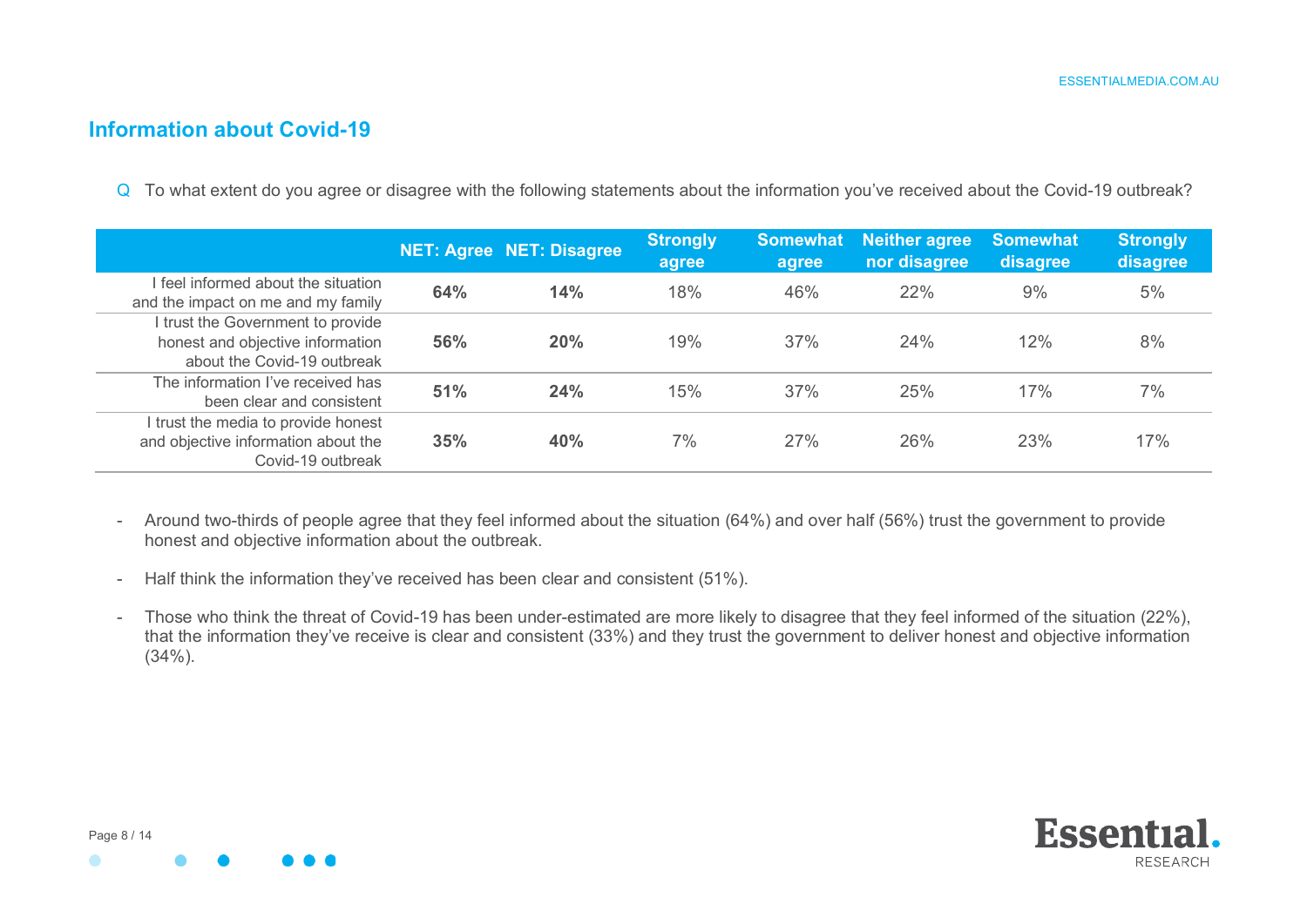|                                                                                                          |              | <b>Gender</b> |               |           | <b>Age Group</b> |       |                | <b>Location</b>    |  |
|----------------------------------------------------------------------------------------------------------|--------------|---------------|---------------|-----------|------------------|-------|----------------|--------------------|--|
| <b>NET: AGREE</b>                                                                                        | <b>Total</b> | <b>Male</b>   | <b>Female</b> | $18 - 34$ | 35-54            | $55+$ | <b>Capital</b> | <b>Non-Capital</b> |  |
| I feel informed about the<br>situation and the impact on<br>me and my family                             | 64%          | 63%           | 65%           | 58%       | 59%              | 73%   | 65%            | 61%                |  |
| I trust the Government to<br>provide honest and objective<br>information about the Covid-<br>19 outbreak | 56%          | 57%           | 54%           | 48%       | 51%              | 66%   | 57%            | 53%                |  |
| The information I've received<br>has been clear and<br>consistent                                        | 51%          | 53%           | 50%           | 49%       | 47%              | 58%   | 54%            | 47%                |  |
| I trust the media to provide<br>honest and objective<br>information about the Covid-<br>19 outbreak      | 35%          | 38%           | 32%           | 31%       | 35%              | 37%   | 36%            | 32%                |  |
| Base (n)                                                                                                 | 1,034        | 519           | 515           | 342       | 327              | 365   | 703            | 331                |  |

- Those aged over 55 are more likely to agree that they feel informed about the situation (73%), that they have trust in the information from the government (66%) and that the information they've received has been clear and concise (58%).
- People in non-capital areas are less likely to agree that the information they have received has been clear and consistent (47%) compared to those in capital cities (54%).

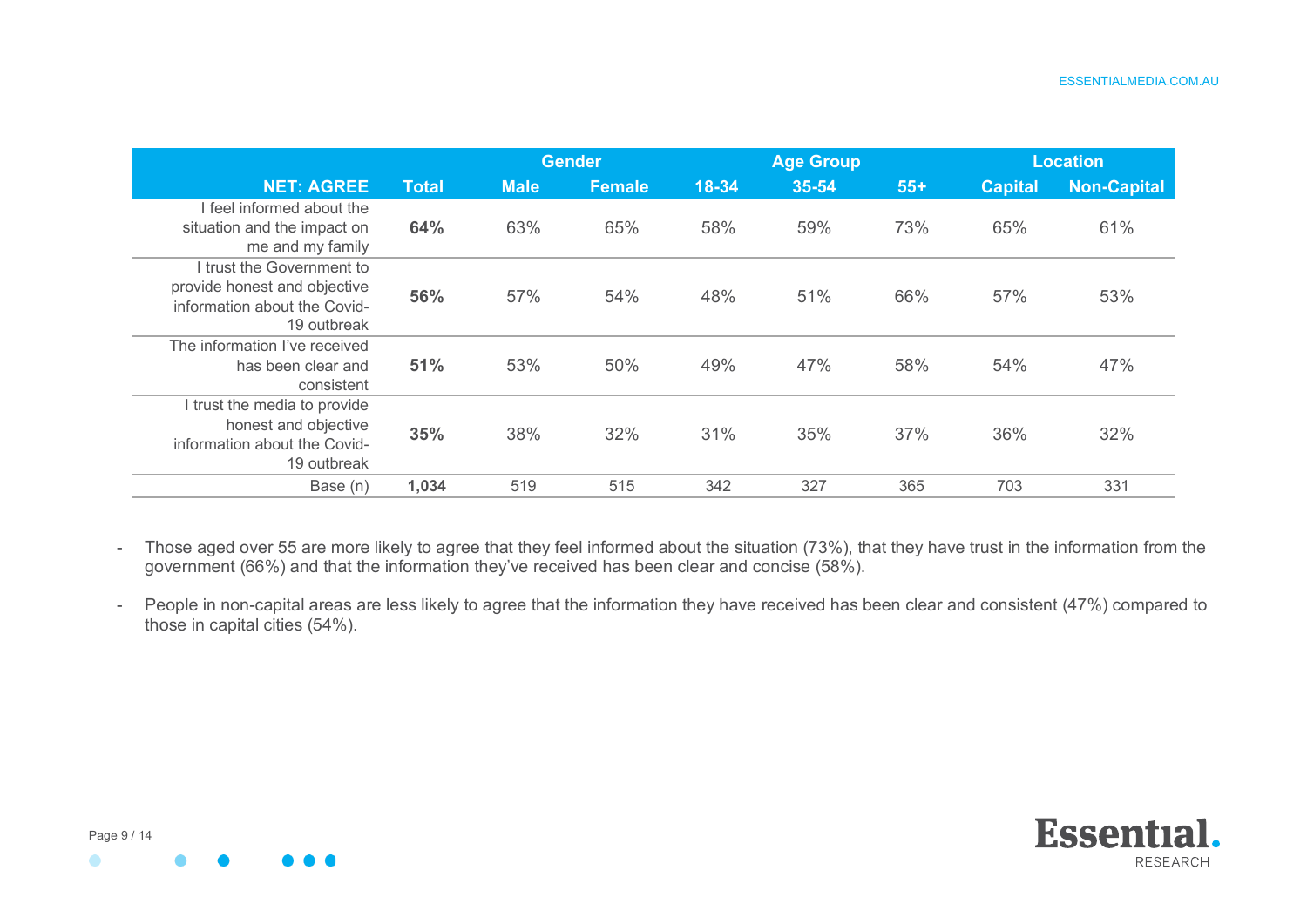#### **Changing behaviour due to Covid-19**

Q Have you changed your behaviour in any of the following ways since the beginning of the Covid-19 outbreak?

|                                                                           |              |             | <b>Gender</b> |       | <b>Age Group</b> |       | <b>Location</b> |                    |  |
|---------------------------------------------------------------------------|--------------|-------------|---------------|-------|------------------|-------|-----------------|--------------------|--|
|                                                                           | <b>Total</b> | <b>Male</b> | Female        | 18-34 | 35-54            | $55+$ | <b>Capital</b>  | <b>Non-Capital</b> |  |
| Increased personal hygiene<br>measures (e.g. hand washing)                | 72%          | 70%         | 74%           | 72%   | 67%              | 76%   | 73%             | 70%                |  |
| Limited attending social<br>spaces, shops, restaurants or<br>group events | 60%          | 56%         | 63%           | 60%   | 58%              | 61%   | 61%             | 56%                |  |
| Stopped physical greetings<br>(e.g. shaking hands, kissing,<br>hugging)   | 60%          | 57%         | 63%           | 57%   | 57%              | 65%   | 60%             | 60%                |  |
| Bought additional groceries to<br>stock-up                                | 33%          | 32%         | 35%           | 38%   | 36%              | 27%   | 37%             | 25%                |  |
| Reduced use of cash to pay<br>for purchases                               | 23%          | 20%         | 25%           | 30%   | 23%              | 17%   | 24%             | 19%                |  |
| Changed working patterns<br>(e.g. changed hours, or<br>working from home) | 20%          | 24%         | 17%           | 33%   | 24%              | 6%    | 23%             | 14%                |  |
| None of these                                                             | 12%          | 13%         | 11%           | 8%    | 15%              | 13%   | 10%             | 16%                |  |
| Base (n)                                                                  | 1,034        | 519         | 515           | 342   | 327              | 365   | 703             | 331                |  |

- Since the start of the Covid-19 outbreak, a majority of people have increased their personal hygiene (72%), limited their social interactions (60%) and reduced physical greetings (60%). A third of people say they have stocked up on groceries (33%).

- Younger people aged 18-34 were more likely to have changed their working patterns (33%) and reduced using cash for payments (30%)
- Just 12% of people say they have not changed their behaviour as a result of the Covid-19 outbreak.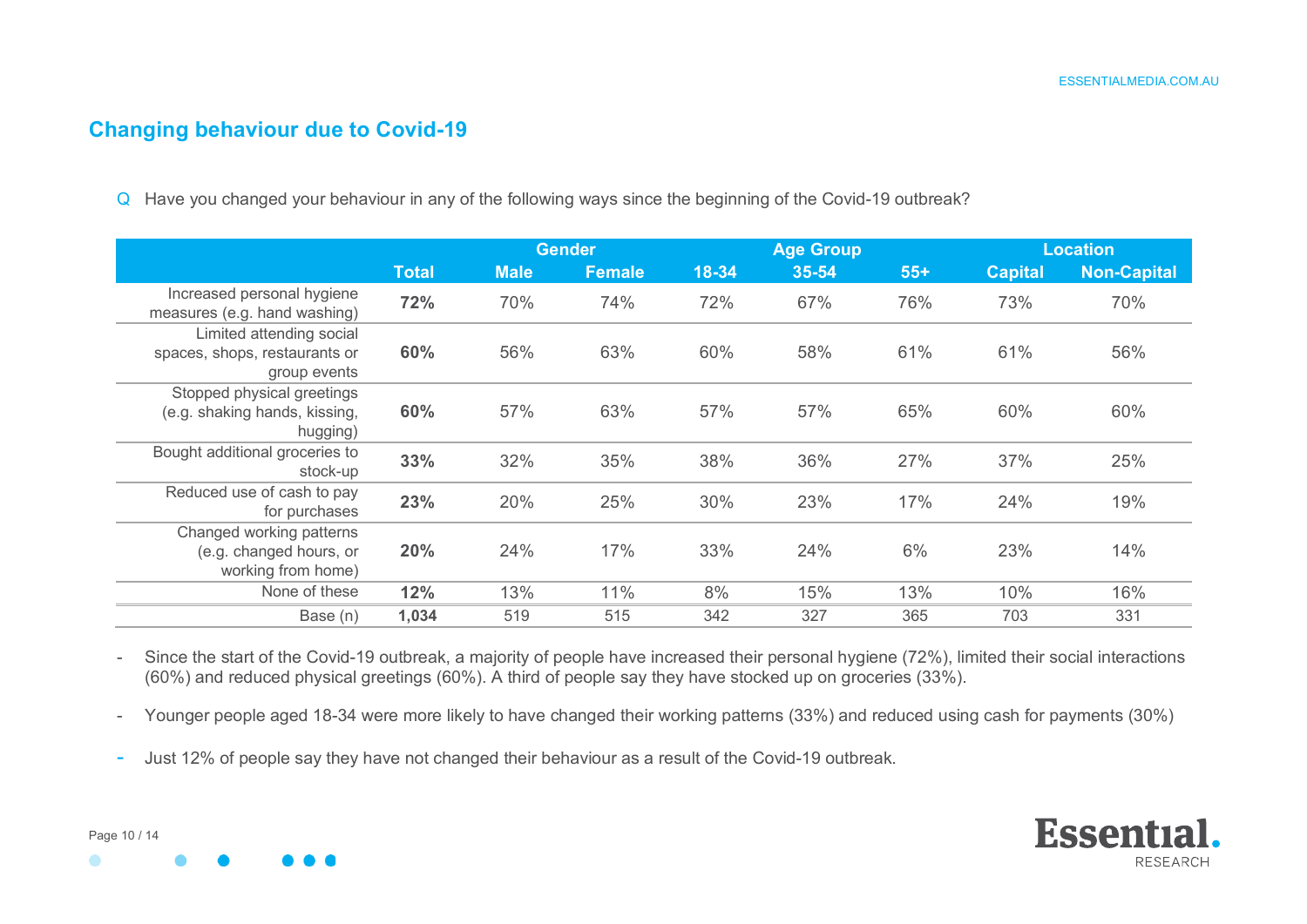#### **Financial situation during Covid-19 outbreak**

Q Which of the following best describes your financial situation during the Covid-19 outbreak?

|                                                                            |              | <b>Gender</b> |        |       | <b>Age Group</b> |       |                | Location    |  |
|----------------------------------------------------------------------------|--------------|---------------|--------|-------|------------------|-------|----------------|-------------|--|
|                                                                            | <b>Total</b> | <b>Male</b>   | Female | 18-34 | 35-54            | $55+$ | <b>Capital</b> | Non-Capital |  |
| do not expect the Covid-19<br>will impact my income                        | 24%          | 22%           | 26%    | 16%   | 18%              | 37%   | 22%            | 28%         |  |
| I have sufficient savings to<br>deal with a short-term loss of<br>income   | 26%          | 29%           | 22%    | 19%   | 26%              | 31%   | 28%            | 21%         |  |
| I will struggle with a short-<br>term loss of income, but will<br>get by   | 29%          | 30%           | 28%    | 40%   | 28%              | 20%   | 31%            | 26%         |  |
| I will be in serious financial<br>stress with short-term loss of<br>income | 21%          | 18%           | 24%    | 25%   | 28%              | 11%   | 19%            | 25%         |  |
| Base (n)                                                                   | 1,034        | 519           | 515    | 342   | 327              | 365   | 703            | 331         |  |

- One in five people expect to be in serious financial stress due to a loss of income (21%), a further 29% say they will struggle.
- Women (24%), those aged 18-34 (25%) or 35-54 (28%) and those living in non-capital areas (25%) are most likely to be in serious financial stress.
- Around half people say they either have sufficient savings to manage a loss of income (26%) or will not suffer a loss of income as a result of the Covid-19 outbreak (24%).
- Those aged over 55 are more likely to be in a strong financial position, with 37% not expecting their income to be impacted and 31% having sufficient savings to manage a short-term loss of income.

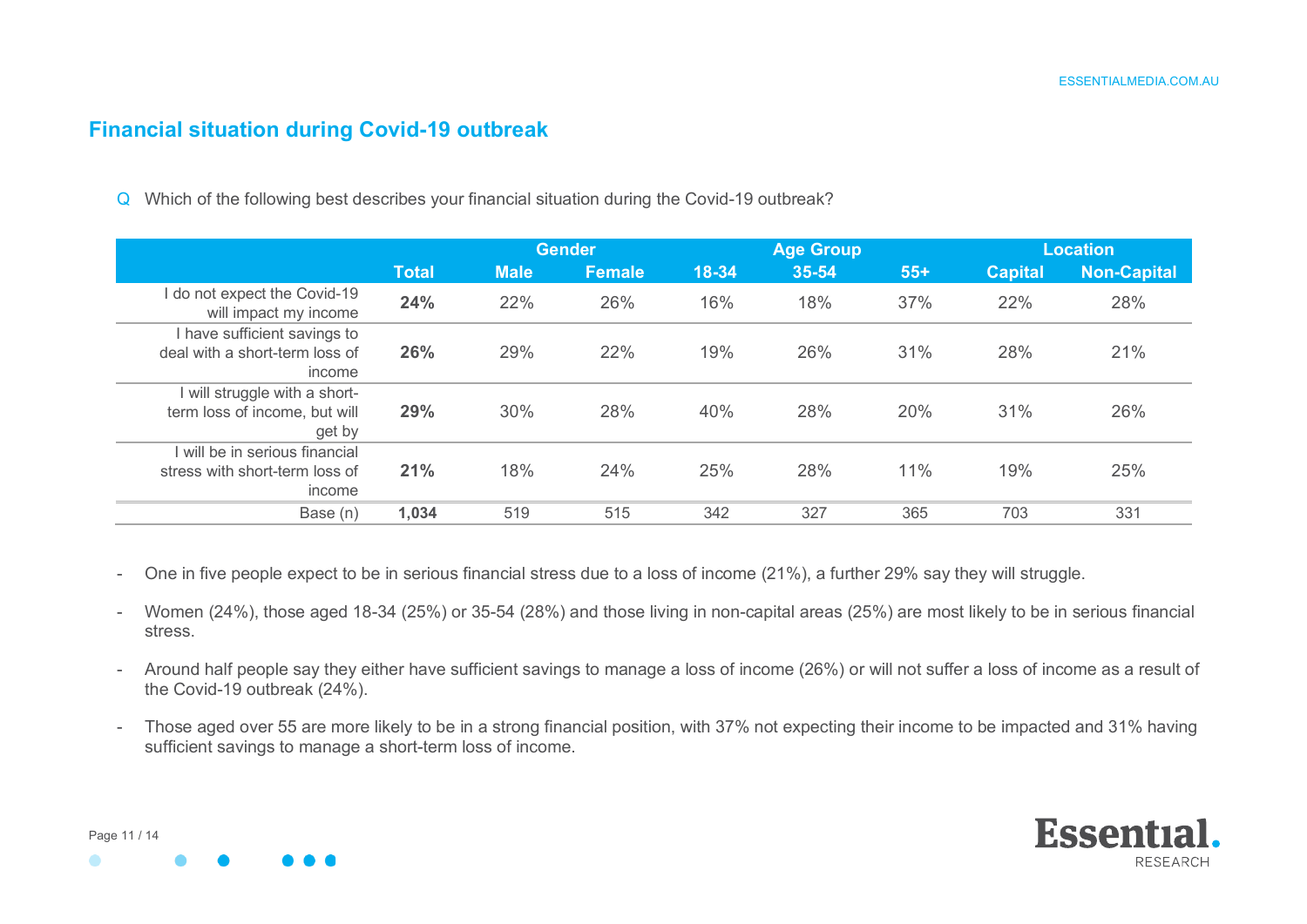#### ESSENTIALMEDIA.COM.AU

|                                                                         |              |                                      | <b>Household</b>                     |                       | <b>Employment</b>         |                |
|-------------------------------------------------------------------------|--------------|--------------------------------------|--------------------------------------|-----------------------|---------------------------|----------------|
|                                                                         | <b>Total</b> | <b>Have</b><br>dependent<br>children | Do not have<br>dependent<br>children | In paid<br>employment | Not in paid<br>employment | <b>Retired</b> |
| do not expect the Covid-19 will<br>impact my income                     | 24%          | 18%                                  | 28%                                  | 12%                   | 31%                       | 41%            |
| I have sufficient savings to deal with a<br>short-term loss of income   | 26%          | 23%                                  | 27%                                  | 27%                   | 14%                       | 36%            |
| will struggle with a short-term loss of<br>income, but will get by      | 29%          | 32%                                  | 27%                                  | 37%                   | 25%                       | 17%            |
| I will be in serious financial stress with<br>short-term loss of income | 21%          | 26%                                  | 18%                                  | 23%                   | 30%                       | 7%             |
| Base (n)                                                                | 1,034        | 372                                  | 662                                  | 519                   | 255                       | 228            |

- A quarter of families with dependent children in the household expect to be in serious financial stress with a short-term loss of income.

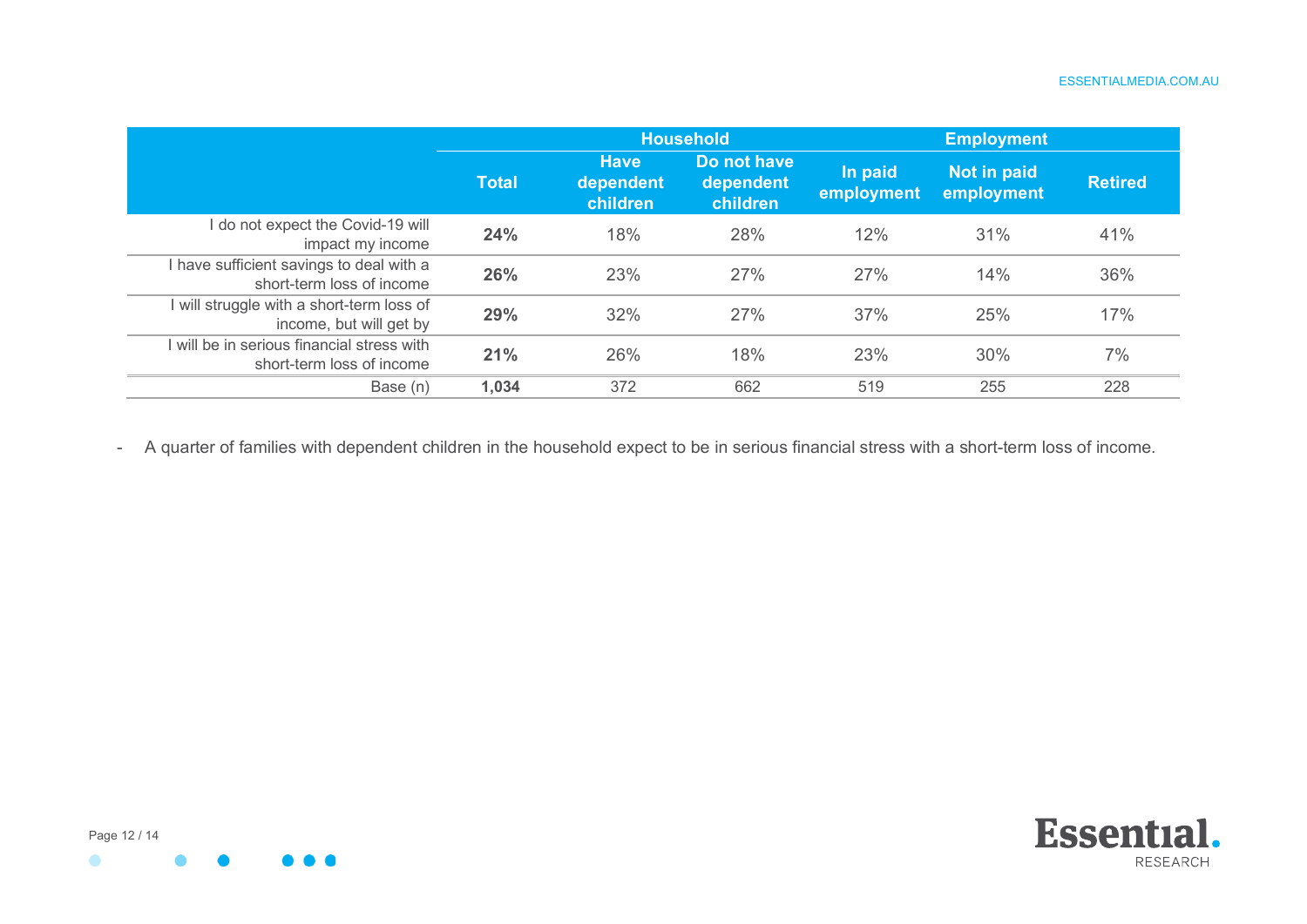#### **Federal opposition during Covid-19**

Q Which of the following is closest to your view on the role of the Federal Labor opposition during the response to the Covid-19 outbreak?

|                                                                                                          |              |             |               | <b>Age Group</b><br><b>Gender</b> |       |       | <b>Federal Voting Intention</b> |       |               |                   |  |
|----------------------------------------------------------------------------------------------------------|--------------|-------------|---------------|-----------------------------------|-------|-------|---------------------------------|-------|---------------|-------------------|--|
|                                                                                                          | <b>Total</b> | <b>Male</b> | <b>Female</b> | 18-34                             | 35-54 | $55+$ | <b>Coalition</b>                | Labor | <b>Greens</b> | <b>NET: Other</b> |  |
| Opposition should<br>accept the Government<br>recommendations to<br>ensure decisions are<br>made quickly | 49%          | 52%         | 45%           | 46%                               | 46%   | 54%   | 66%                             | 40%   | 35%           | 49%               |  |
| Opposition review and<br>challenge Government<br>decisions to ensure the<br>best decisions are made      | 33%          | 35%         | 31%           | 33%                               | 30%   | 36%   | 24%                             | 45%   | 41%           | 33%               |  |
| Unsure                                                                                                   | 19%          | 13%         | 24%           | 21%                               | 24%   | 10%   | 10%                             | 15%   | 25%           | 18%               |  |
| Base (n)                                                                                                 | 1,034        | 519         | 515           | 342                               | 327   | 365   | 324                             | 344   | 108           | 126               |  |

- Half of people (49%) prefer decisions to make quickly by to Government to react to the Covid-19 outbreak. This is highest among Coalition voters (66%).
- A third (33%) want decisions reviewed and challenged by the opposition.